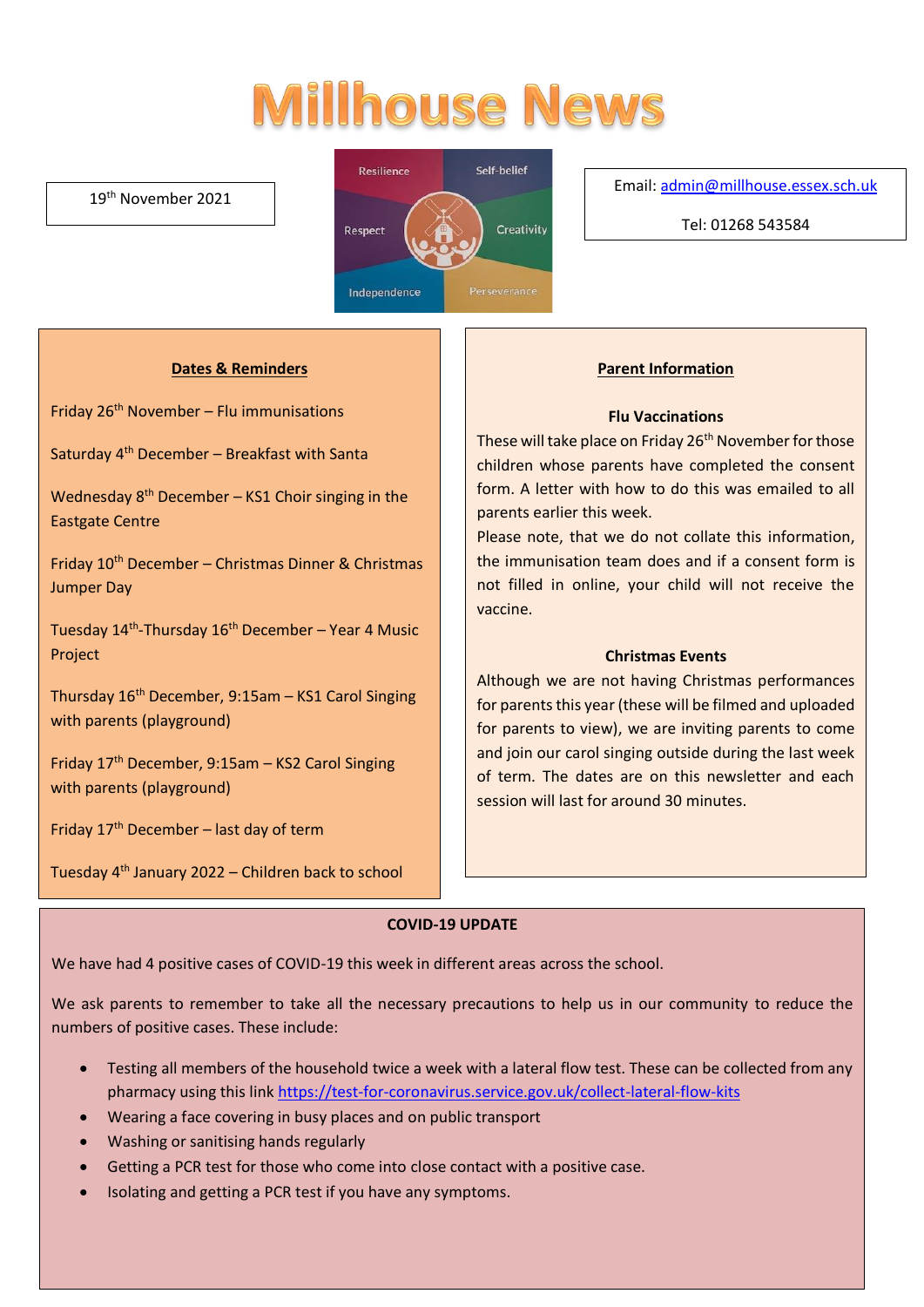#### **APPLICATIONS FOR PRIMARY SCHOOL**

The application process for children starting primary school in September 2022 opened on 8<sup>th</sup> November and must be completed by 15<sup>th</sup> January 2022. Parents should apply online at [https://www.essex.gov.uk/apply-for-a-primary](https://www.essex.gov.uk/apply-for-a-primary-school-place)[school-place](https://www.essex.gov.uk/apply-for-a-primary-school-place) .

Most primary schools will have opportunities for you to either visit the school in person or have a virtual tour / process in place. When looking for a primary school for a child, parents must take into consideration what their child needs and how the school will meet these needs. They should also ask the school about their values and how they support children to learn and grow.

We have 3 dates when we are welcoming visitors to our school. These will be 3:30pm on 22<sup>nd</sup>, 23<sup>rd</sup> and 24<sup>th</sup> November. Parents should contact the school office to book a visit. Parents will get an opportunity to look around some of the school, in particular the reception classes and outside areas.

#### **Children in Need Day 2021**

Thank you to everyone who has donated to Children in Need this year. We know the money raised will go to some great causes that support children around the country as well as some local to us in Basildon and Essex. Photos can be seen in the gallery below.

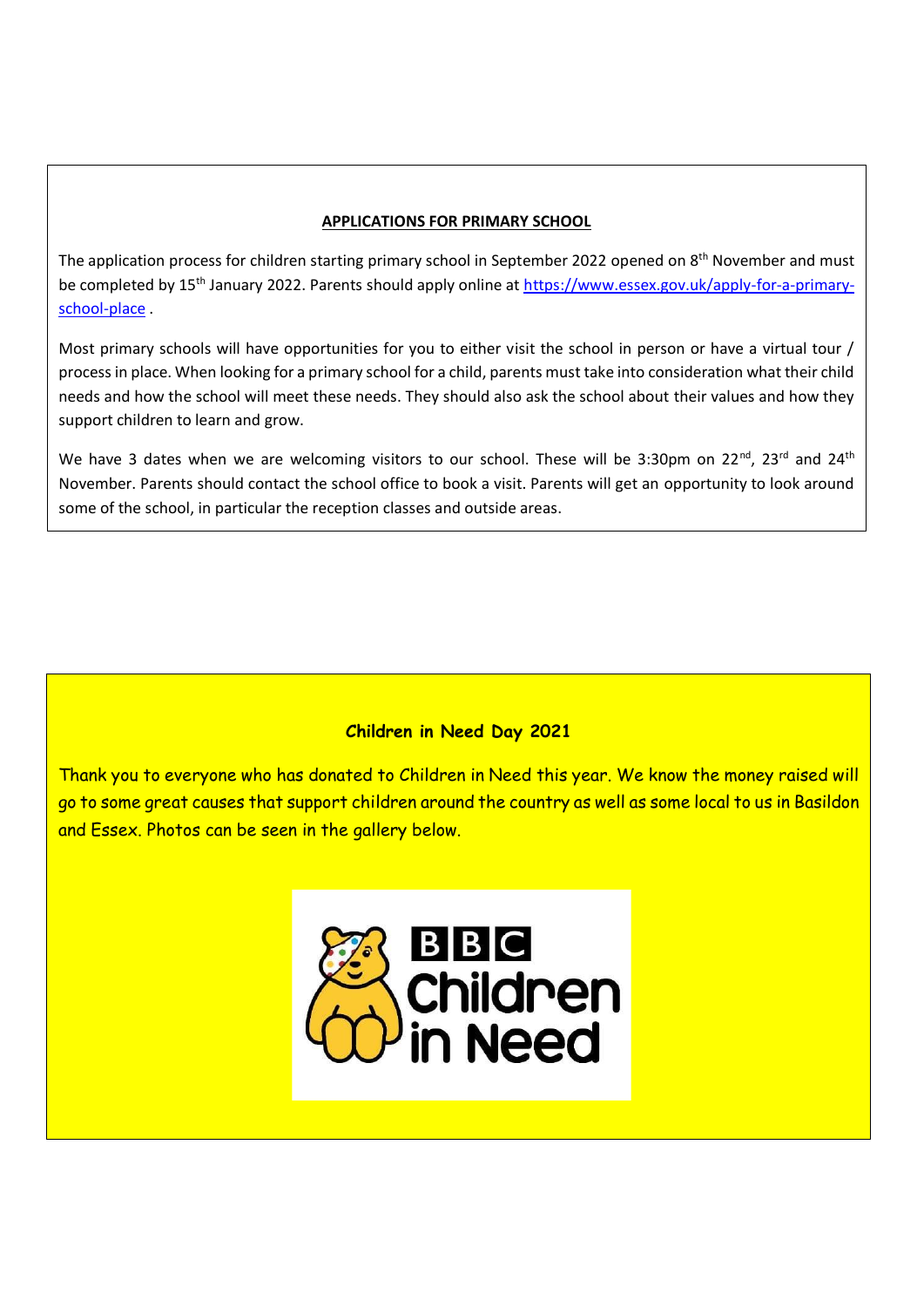**To ensure all members of our school community have access to support with, and learn how to manage, their mental and physical wellbeing.**

## Wellbeing & Support

We would like to offer some wellbeing workshops for parents next term. Attached to this email is a link to a questionnaire. Please take the time to complete it to let us know what type of workshops you feel would be useful.

Thank you.

### **To increase access to and improve provision of reading for all children**

# **Reading**

Our staff love reading and we would love to know what the children enjoy reading too!

If your children would like to send us a photo of them reading a good book or write a short book review and recommendation, we will choose some and put them into a newsletter before the end of term.

Photos can be emailed to your child's year group email address.

**To enhance children's motivation and their ambition for their futures.** 

# **Inspiring Tomorrow's Generation, Today**

There are some fun family learning sessions coming up at Laindon Library! If your child is (or would like to be) a budding scientist, engineer, mathematician or author have a look at the sessions on offer. We have attached a flier for more information.